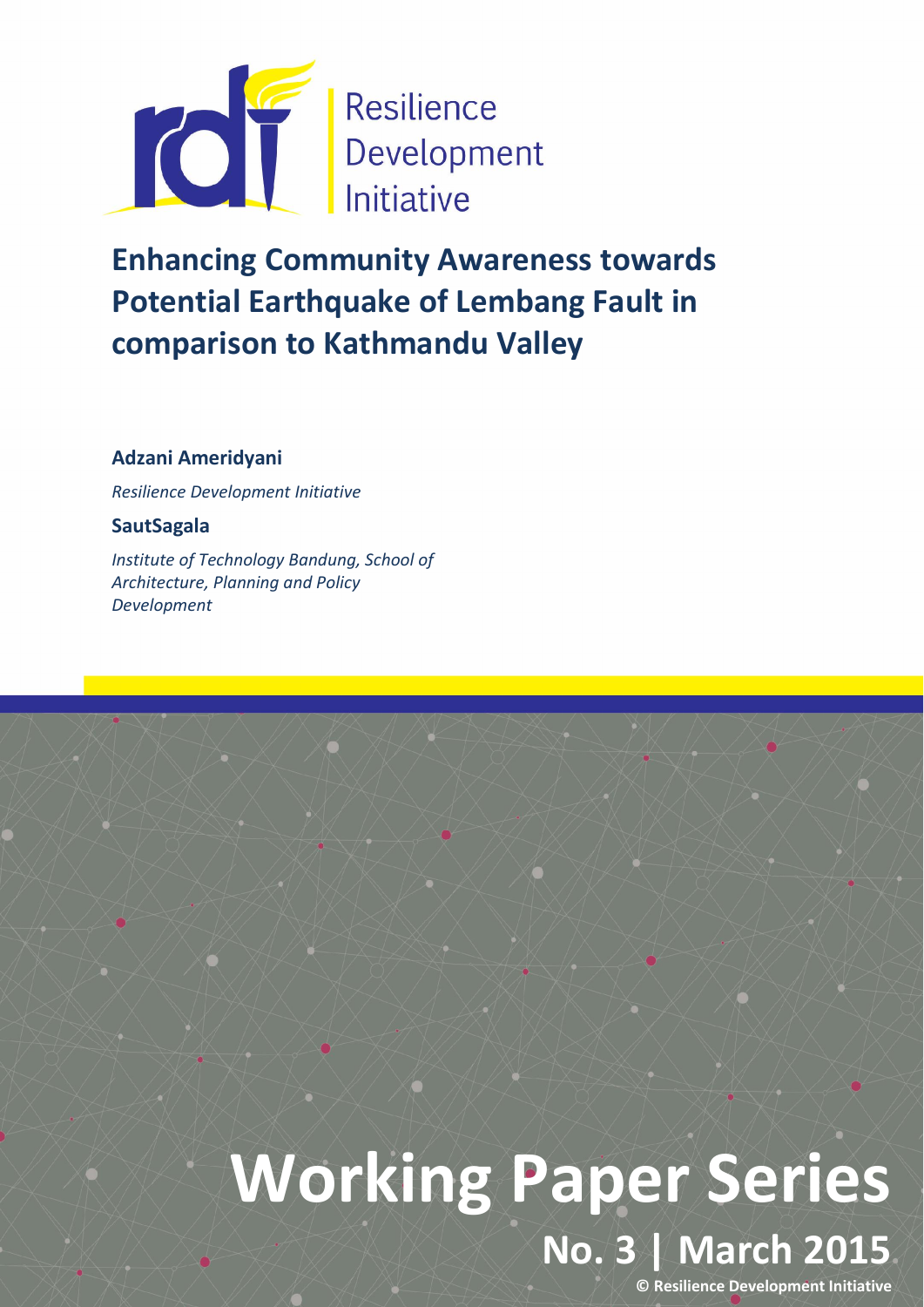$WP No$  : 3 Date : March, 2015

`



Resilience Development Initiative (RDI) is a think tank initiative based in Bandung, Indonesia that focuses on environmental change and sustainable development. RDI contributes to the body of knowledge on development and disaster research studies in Indonesia and South East Asian Region.

RDI Working Paper Series is published electronically by RDI.

The views expressed in each working paper are those of the author or authors of the paper. They do not necessarily represent the views of RDI or its editorial committee.

Citation of this electronic publication should be made in Harvard System of Referencing.

# Editorial Team:

Elisabeth Rianawati M Wahyu Anhaza Lubis Dr. Saut Sagala

# Contact:

Address:Jalan Imperial II No. 52, Bandung 40135 Jawa Barat – INDONESIA Phone: +62 22 2536574 Email: rdi@rdi.or.id Website: www.rdi.or.id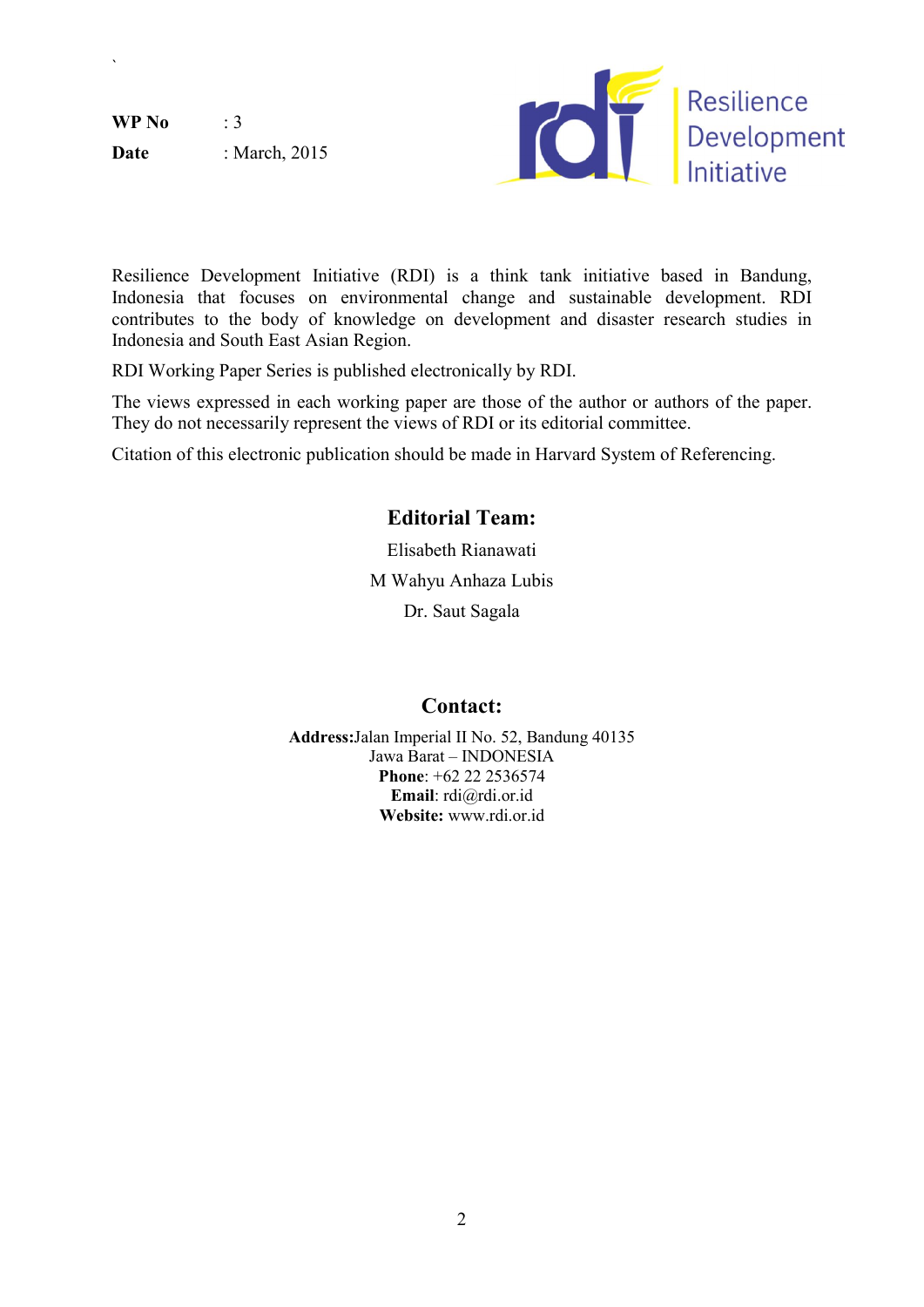## Enhancing Community Awareness towards Potential Earthquake of Lembang Fault in comparison to Kathmandu Valley\*

#### Adzani Ameridyani<sup>1</sup>, Saut Sagala<sup>2</sup>

1 *Resilience Development Iniative Bandung*

2 *Institute of Technology Bandung, School of Architecture, Planning and Policy Development Bandung*

#### Abstract

`

*Bandung Basin currently is vulnerable to seismic hazards, in particular, Lembang Fault Potential Earthquake. The vulnerability state has risen due to the rapid development and lack of community awareness. Community in Lembang tends to deny the existence of potential disaster that lies in their urban neighborhood. One of the methods used by disaster experts to reduce disaster risk is by comparing with an area of similar characteristics that has been exposed by the same type of disaster. In this book chapter, the same concept will be used to compare Kathmandu Valley with Bandung Basin since both have similar physical characteristics and also prone to seismic hazards.*

#### Keywords:

*Bandung; Earthquake; Vulnerability; Fault*

#### 1. Introduction

**.** 

Bandung Basin covers a large metropolitan areas consisting of Bandung City, Lembang City, Cimahi City and some areas of Sumedang District, Bandung District and Bandung Barat District. This valley, of a basin shape, has been a home to 2,058,122 in 1990 and 2,470,802 in 2014 (Center of Statistic Agency, 1991). Bandung is attractive for it's cool climate and it's strategic location that holds collection and distribution. Bandung City, as the capital and biggest city in Jawa Barat has experienced a tremendous development particularly in the last 10 years. The toll road that connects Jakarta and Bandung has caused intensive mobility between these cities and regions. Thus, influx of investments have taken place in Bandung (Tarigan et al., in press).

The topography of Bandung Basin generally goes up from South to the North where geologically there is an active Fault, called Lembang Fault (Meilano et al., 2012). Based on study by Meilano et al (2012), Lembang Fault has shallow creeping rate of 6 mm/year and there are locked region on this fault at 3-15 km. Even though the creeping rate was relatively low and its potential to cause an earthquake is unlikely, Lembang Fault unfortunately also capable to be a creeping media of seismic wave from other epicenter (Yulianto, 2011). From the research by Yulianto (2011) on assessing Lembang Fault activity through sag-pond observation, it was found that 1,000 years ago, Lembang Fault showed its activity and caused an earthquake with high magnitude. Therefore, Bandung is prone to seismic hazards and other cascading disasters, such as landslide and fires.

For years, population of Indonesia has grown significantly from 208.9 million people in 2000 to 249.9 million people in 2013 (World Bank, 2015). Rapid population growth in Indonesia was followed by rapid structural and economical development, fulfilling the community's demands and needs. As one of the tourism region in Indonesia, Lembang and Bandung which also experienced rapid development phenomena. Housing, resort, restaurant, and several tourism attractions were constantly built. Unfortunately, the structural development throughout the years was not followed by an appropriate

<sup>\*</sup> The full work of this chapter is published in the book "Masyarakat Tangguh Bencana, Pendekatan Sosial Ekonomi, Tata Keloladan Tata Ruang." Chapter 3.4, 1st Edition. Editor: Herryal Z. Anwar. LIPI, 2015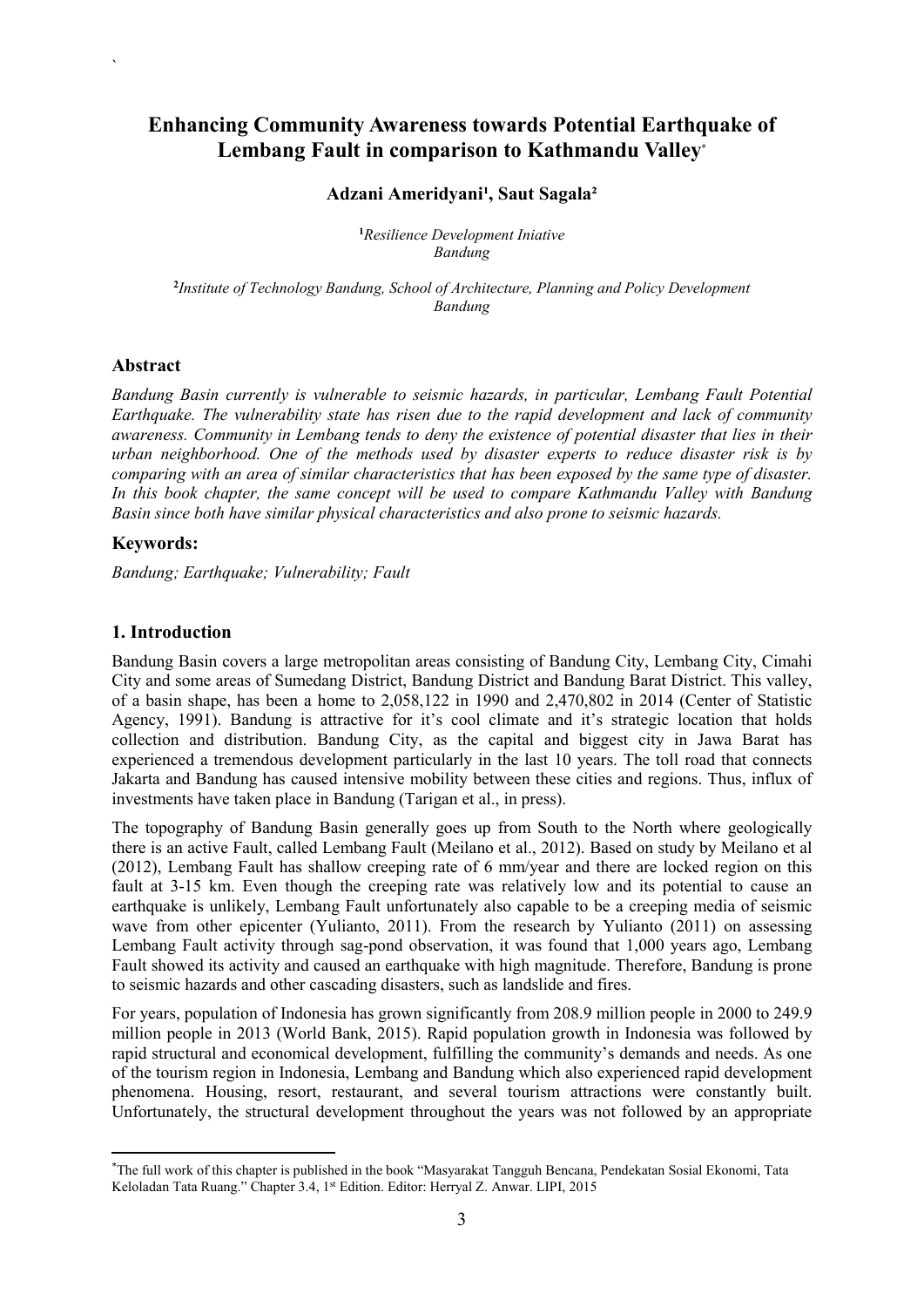commitment to land use plan, a lot buildings was built on disaster prone area. Those rapid regional developments also have attracted people to migrate to Bandung. Current state of higher building construction and higher population rate in Bandung confronted with potential Lembang Fault earthquake disaster has created a vulnerability condition of Bandung Valley.

Disaster risk reduction commonly has three main actors who closely related to its implementation, they are government, community, and other actors in the main sector of a particular region, which in Lembang case is hospitality business. Every actor holds an important role in the implementation, each with their own needs and interests and ability to exercise influence on policy implementation and its outcomes (Sabatier, 1999). That is why how actors respond to information of potential disaster in their region and how they involve in disaster risk reduction will be the main factor that determines disaster risk reduction implementation success.

Based on the survey and observation conducted on 2013, one of the biggest challenges to implement disaster risk reduction in Bandung Valley area is low community awareness towards potential Lembang Fault earthquake. Community tends to deny the existence of potential disaster that lies in their neighborhood. The last activity of Lembang Fault was occurred 400-600 years ago (Yulianto, 2011). There is no visible evidence about recent earthquake with Lembang Fault as its epicenter. Disasters that once have occurred obviously are government's priority and have been addressed by the government, but what about potential disaster that has not occurred yet? It is not an easy task to change someone's mind set to prioritize something that is not familiar.

One of the methods that disaster experts commonly use to determine construction vulnerability in an area that has not been exposed by potential disaster is by assessing the damage in other area with similar characteristics that has been exposed by the same type of disaster. Through the comparison, experts are able to estimate the potential damage if the potential disaster occurs and government can initiate a more suitable disaster risk reduction to reduce the estimated damage. In this book chapter, the same concept will be used but with different objective. Rather than to estimate the potential damage, this comparison of two disaster condition aims to provide an image to government and community about potential disaster that might happen in the future.

April 2015 Nepal Earthquake at Kathmandu Valley has some similarities with potential Lembang Fault earthquake and we can learn from it by comparing both vulnerability formation. Through this comparison, we can learn about the similarities and the differences about each of their condition, and use it as an input to improve disaster risk reduction in Bandung Valley as well as oppose the current community's denial and raise community awareness.

### 2. Earthquake Risk Formation in Bandung Valley and Kathmandu Valley

#### *2.1. Lembang Fault*

`

Lembang Fault is located in northern Bandung City 22 km lengthwise from west to east. Based on empiric data, a fault which reaches more than 20 km long may triggers 6.5-7.0 SR destructive earthquakes (Brahmantyo, 2011).

Despite there has not been any noticeable activity from Lembang Fault for the past years, does not mean that Lembang Fault is free from potential disaster that needs to be considered. It was found that Lembang Fault has shown its activity hundreds years ago, in the Holocene period, and it can be seen through its landscape and form (Natawidjaja, et al. 2004). Moreover, Meteorology, Climatology and Geophysics Agency has stated that in June 2013, there has been a shallow earthquake with Lembang Fault as its epicenter and has 10 km depth, located in Cihideung area. Active fault is a fault that has an evidence of its motion during holocene or less than 10,000 years (Keller and Pinter, 1996). Refering to Keller and Pinters's statement, it can be concluded that Lembang Fault is an active fault. Thus, as a response, there were a revision of disaster map of Indonesia in 2002 and also earthquake-resistant building standard for area near Lembang Fault in 2010 which has been adapted to Peak Ground Acceleration rate at base rock in 2002 and 2010 (WayanSengara, 2013)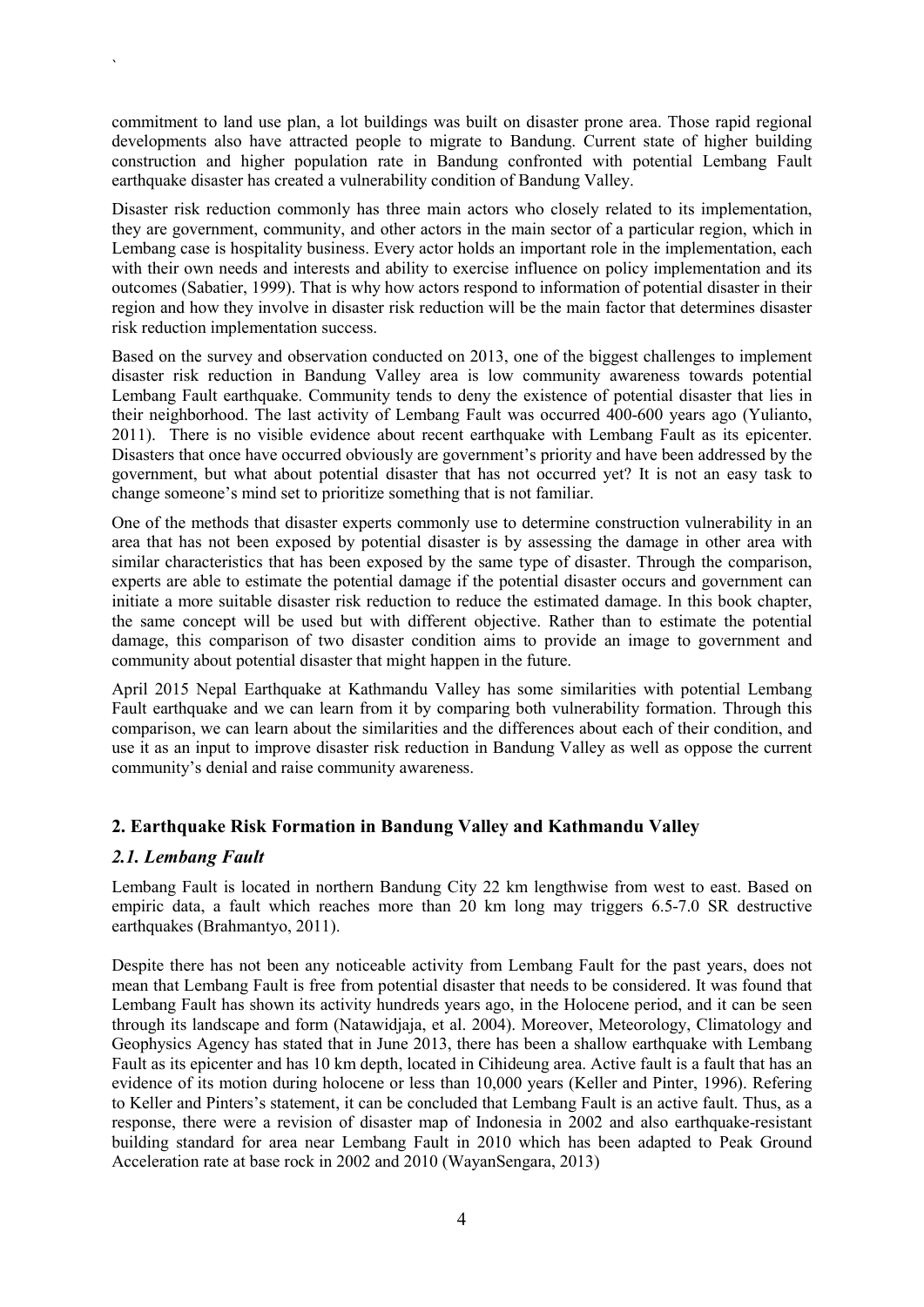

Figure 1Potential Maximum Peak Ground Acceleration by Lembang Fault Earthquake Source: JurnalSumberDayaGeologi Vol.19 No.5, 2009

Ground motion rate in Bandung and its surrounding is between 0.054-0.2609 g. The higher the number, the higher the rate of ground motion. In the map above, dark blue color represent region with low ground motion rate, meanwhile the red color represent the region with high ground motion rate. Based on the map, there are two area with red color, which are northern and southern area of Bandung. Both of the high ground motion areas were caused by Lembang Fault actvity. In addition to that, particularly in southern part of Bandung, which also the area of Bandung slope, there is alluvial soil from previous TangkubanPerahu Volcano eruption.

#### 2.2 *Formation of Lembang Fault Earthquake Risk*

`

There are three components of disaster formation, they are capacity, vulnerability, and hazard. All three of the components will affect the formation process in an area. For example, if the capacity is higher than its vulnerability rate, even though there is a hazard, it might not forms a disaster in the future, because the capacity counteracts the vulnerability. But if a region has a low capacity and high vulnerability, also there is a hazard in that area, it is more likely for the region to experience a disaster. Vulnerability is a physical and non-physical factors in a region which will determine the damage cost from disaster exposure. Hazard is a potential that has been in the environment which has an ability to threat a particular region and its community safety. Capacity is a potential owned by a particular region which able to counteract disaster risk or to create a resilience condition after the disaster exposure. Every region or area has different characteristics which will distinguish those three components in each region. Vulnerability in Bandung Valley area can be divided into two, which are structural vulnerability and social vulnerability.

#### *Social Vulnerability: Actors' Perception Towards Potential Lembang Fault Earthquake*

Disaster preparedness is an embodiment of actors' perception towards a hazard or potential disaster. More than half of the community know about Lembang Fault but 76% of them were not exactly understand about the risk of Lembang Fault earthquake (Damayanti, 2013). There are three main actors in Bandung Valley area that related to disaster risk reduction, they are business and enterprise actors, local government, and community. Several researches identified that perception of the three actors in Bandung Valley areaare still low towards all types of potential disaster, especially Lembang Fault earthquake. This low awareness towards potential disaster has formed a vulnerable condition.

Individual perception is affected by their culture, communities' view and religion view in the place where they live Garvin (Smith &Petley, 2009), which portrays the condition in Lembang District. From the observation and interview results, culture and community's view, including religious aspect, were affecting actors' perception on disaster risk reduction and their awareness. In substance, cultural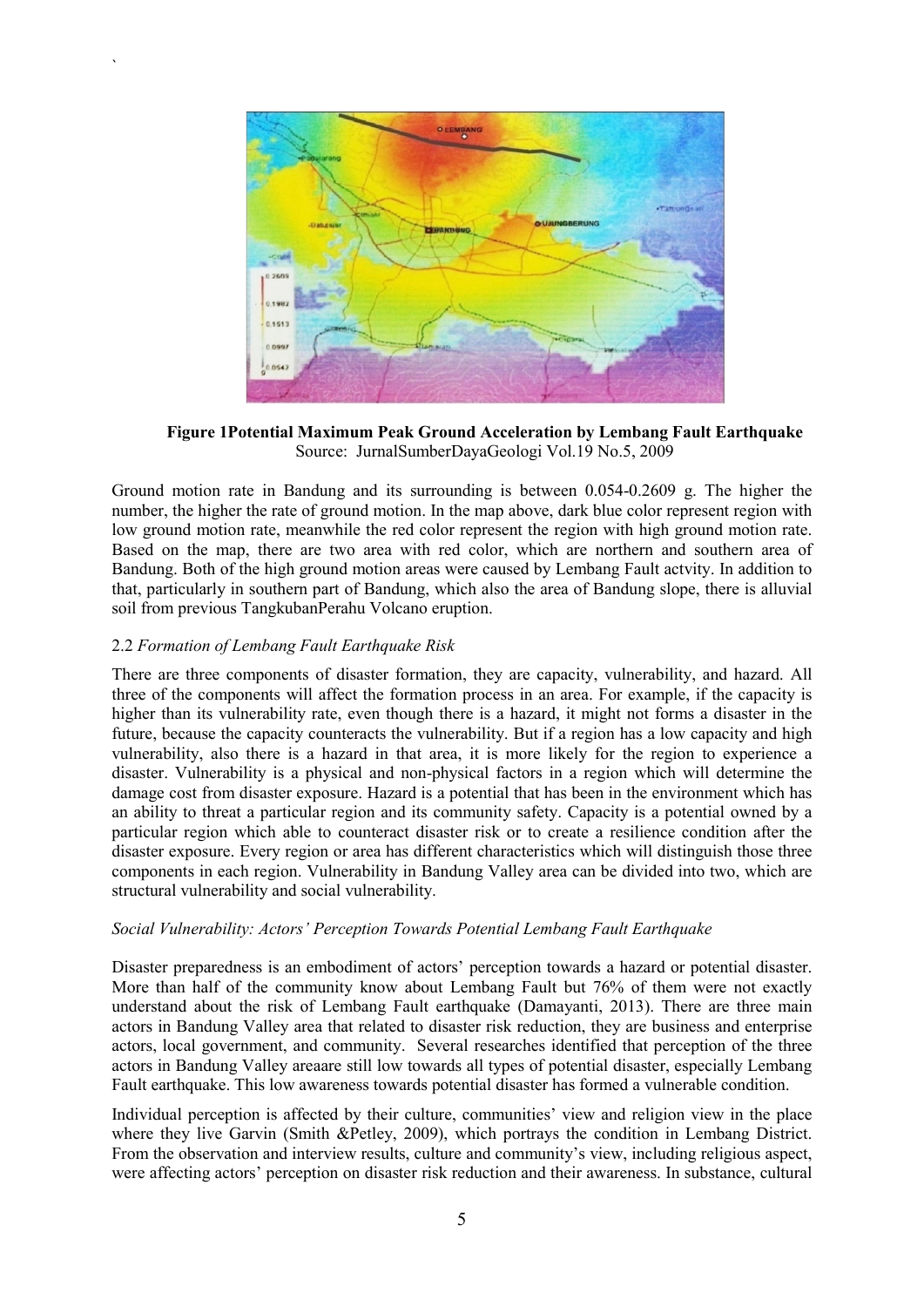and religious value can be a positive capacity to support disaster risk reduction, but in this research, cultural and religious value is the one that caused lower awareness towards disaster potential. Their ignorance is the root problem in implementing disaster risk reduction.

| <b>Actors' Perception</b>      |                                   |                            |  |
|--------------------------------|-----------------------------------|----------------------------|--|
| Community                      | <b>Hospitality Bussiness</b>      | <b>Local Government</b>    |  |
| 1. Limited knowledge           | Limited knowledge<br>1.           | 1.<br>Different perception |  |
| regarding Potential            | regarding Potential               | between every level of     |  |
| Disaster from Lembang          | Disaster from Lembang             | government about           |  |
| Fault.                         | Fault.                            | potential disaster         |  |
| Reason: Information were       | Reason: Information were          | Reason: unequal            |  |
| restricted only for local      | restricted only for local         | information dissemination  |  |
| government                     | government                        | Aware of potential<br>2.   |  |
| 2. Aware of potential disaster | Aware of potential disaster<br>2. | disaster in Lembang,       |  |
| in Lembang, except             | in Lembang, except                | except Lembang Fault       |  |
| Lembang Fault earthquake.      | Lembang Fault                     | earthquake.                |  |
| Reason: They never             | earthquake.                       | Reason: They never         |  |
| experience it before           | Reason: They never                | experience it before       |  |
| Not very interested in<br>3.   | experience it before              |                            |  |
| disaster risk reduction.       | Not very interested in<br>3.      |                            |  |
| Reason: they believe that      | disaster risk reduction, but      |                            |  |
| disaster is fate and they      | still                             |                            |  |
| can do nothing about it        | Reason: they believe that         |                            |  |
|                                | disaster is fate and they         |                            |  |
|                                | can do nothing about it           |                            |  |

#### Table 1 Actors' Perspective

Source :Chairiah, 2013

`

There is one common perception about potential Lembang Fault earthquake around community, business actors, and local government, which is denial of potential disaster. This was happened because of several reasons such as: (1) Cultural and religious thinking about fate and how human can not to anything to prevent or reduce the risk from potential disaster, and (2) People never experience Lembang Fault earthquake before. It is hard to imagine what might happen.

#### *Structural Vulnerability*

In Bandung Basin case, the most vulnerable aspect is their house constructions. Housing construction can be classified to three types; unreinforced masonry (URM), confined masonry (CM), and non masonry (NM). All of three housing construction types were determined by previous survey on damaged housing construction caused by earth quake in Padang City and Yogyakarta City. Potential disaster level of a region which has never been exposed by any disaster can be predicted through information from other region which has been exposed by disaster with similar hazard characteristics and similar vulnerability. From table below, it can be concluded that unreinforced masonry has the highest damage rate at most of research area.

#### Table 2 Building Construction Damage Proportion Rate from Previous Earthquake in Indonesia

| District/City                                       |       | % Damage   |     |  |
|-----------------------------------------------------|-------|------------|-----|--|
|                                                     |       | <b>URM</b> | NM  |  |
| Bandung District (Ibun, Pameungpeuk, Pangalengan)   | $1\%$ | 85%        | 14% |  |
| Ciamis District (Banjarsari, Pamarican, Mangunjaya) | $7\%$ | 76%        | 17% |  |
| Bantul District (Jetis, Kasihan, Pleret, Pundong)   | 14%   | 86%        | 0%  |  |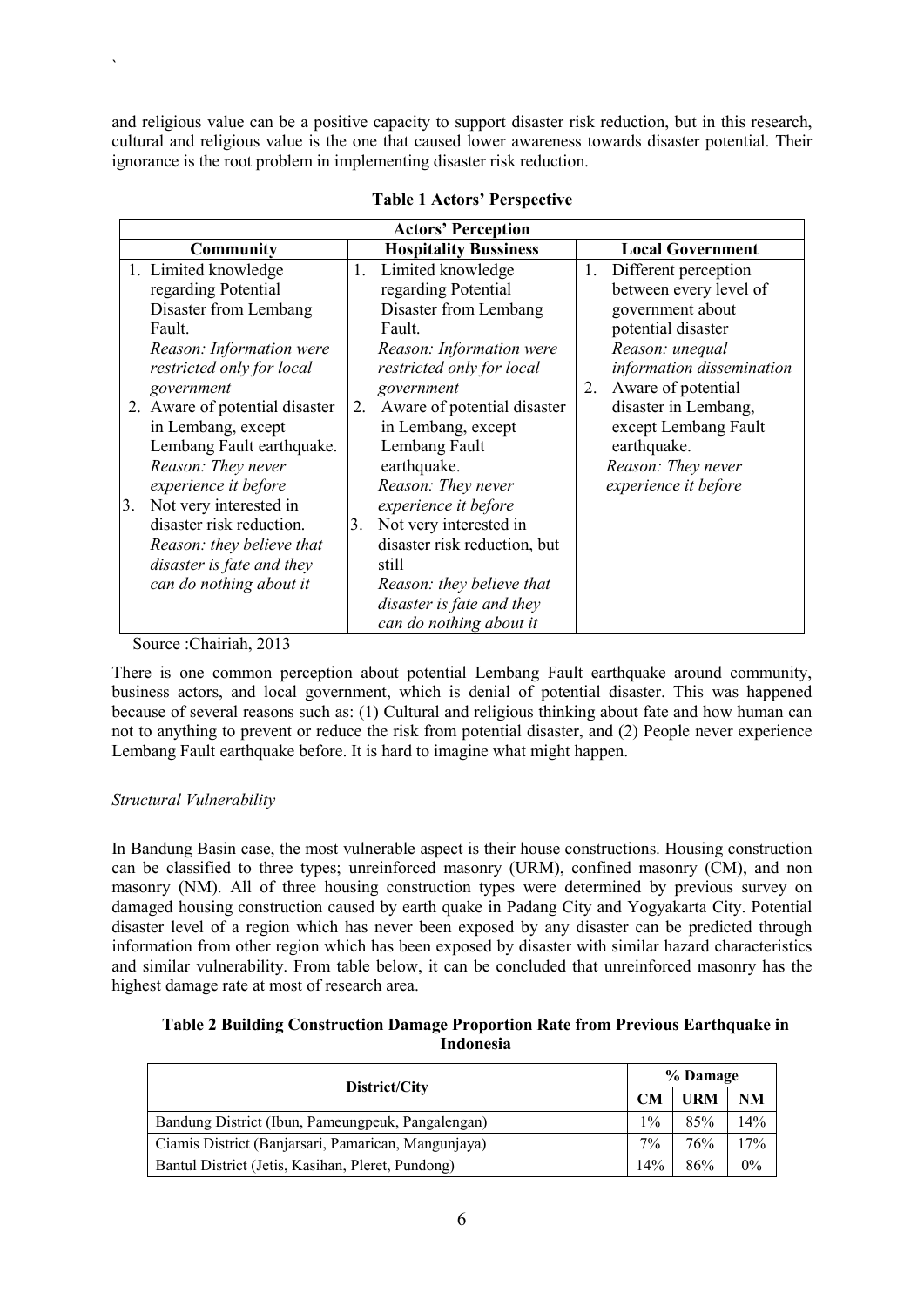| District/City                                             |       | % Damage   |       |  |
|-----------------------------------------------------------|-------|------------|-------|--|
|                                                           |       | <b>URM</b> | NM    |  |
| Klaten District (Bayatdan Gantiwarno)                     | 13%   | 77%        | 10%   |  |
| Padang City (LubukKilangan, Padang Selatan, Padang Utara) | 71%   | 21%        | 8%    |  |
| Padang Pariaman District (Patamuandan V Koto Timur)       | 43%   | 39%        | 18%   |  |
| Pariaman City (Pariaman Tengah danPariaman Selatan)       | 18%   | 79%        | 3%    |  |
| Agam District (AmpeknagaridanLubukbasung)                 | $0\%$ | 99%        | $1\%$ |  |

Note: Confined Masonry (CM) : building construction with retrofitting (wood and concrete).

Unreinforced Masonry (URM) : building construction without concrete retrofitting (bricks only). Non Masonry (NM) : building construction without concrete retrofitting and bricks (boards or woods only)

Source: Earthquake Damage Model for Buildings in Indonesia Research, 2013

`

Unfortunately, unreinforced masonry and non masonry are the main communities' option to build their houses in villages around Lembang Fault because of its low construction cost. As for other buildings located in urban area of Lembang, 89% of its constructions were made of bricks (Damayanti, 2013). In urban area of Bandung, most of the buildings were made of masonry, although it has a various framing (Surahman, ). There were 1.6 % steel buildings, 13.2% wooden or bamboo buildings (non masonry), and 85.2% concrete or masonry buildings (Surahman, ). From all of the concrete buildings, 62% were framed (confined masonry), 17.4% were unframed (unreinforced masonry), and 20.6% were unadequately framed (Surahman, ). Therefore, if we combine and estimate the amount of vulnerable building through their types in the entire Bandung Basin area, more than half of the buildings will be stated as a vulnerable buildings, because most of the buildings in Bandung Basin are house buildings and commonly were built unadequately.



(1) Confined Masonry Building, (2) Non-Masonry Building, and (3) Unreinforced Masonry Building



Source: Observation, 2013

Building construction improvement and retrofitting demand for expensive cost. Thus, building construction improvement can only be carried by community with higher economy level. Restricted budget is the most common problem in adopting earthquake resistant building.

#### *Disaster Preparedness Towards Potential Lembang Fault Earthquake*

Until this current time, both community and local government has conducted several disaster risk reduction action, but only limited to mitigation when the disaster occurs. There are three disaster mitigation that have been prepared by local government such as forming a disaster preparedness organization in village level, information dissemination regarding evacuation route, and collaboration with Regional Disaster Management Agency (BPBD). Collaboration with BPBD was carried by practicing evacuation simulation and rebuilding the damaged building construction after the disaster was occurred. All of this effort was mainly concentrated for after disaster exposure.

Although Lembang District already has three types of disaster mitigation, all of those efforts were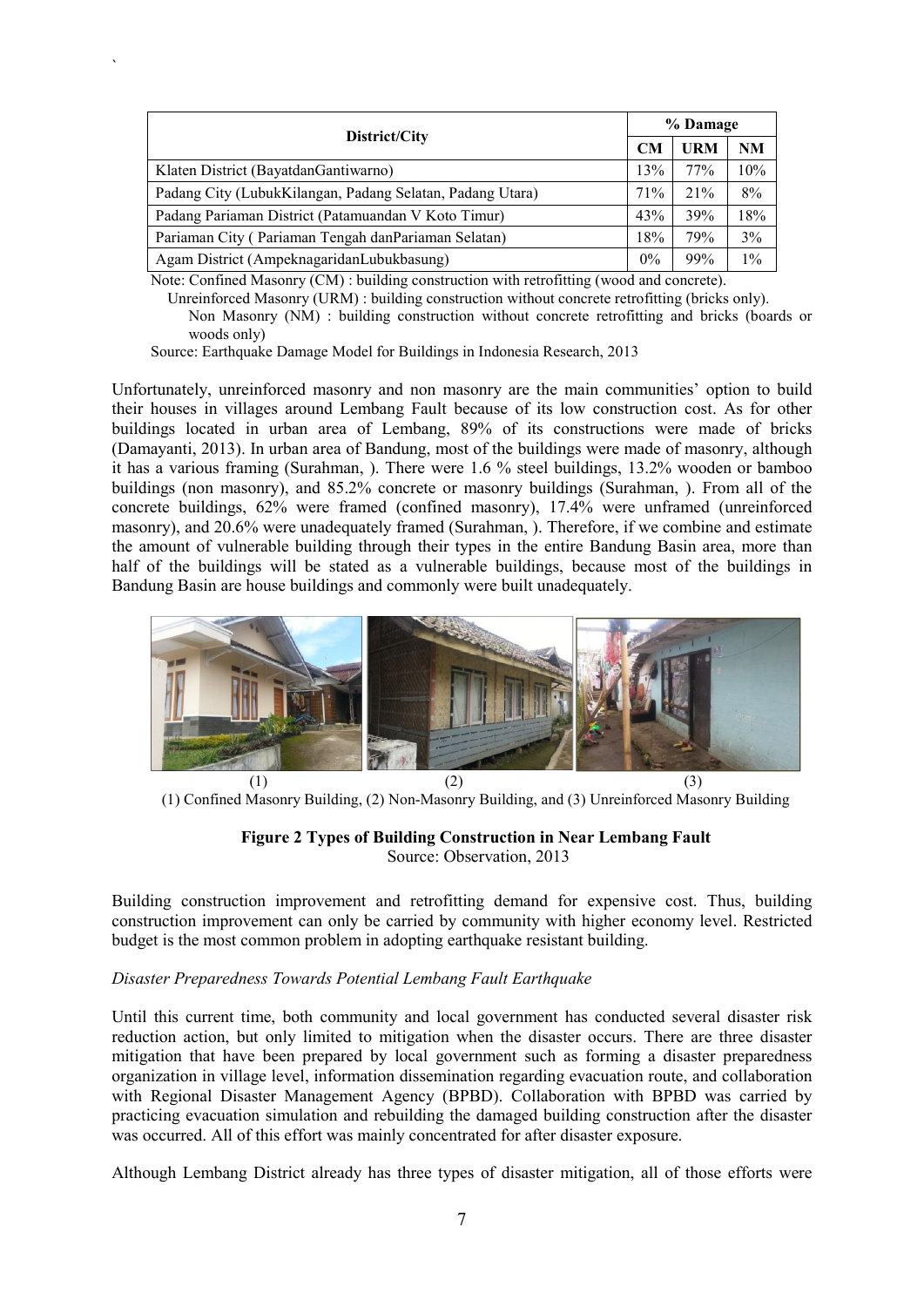mainly concentrated for after disaster exposure. Moreover, the entire scheme of disaster risk reduction were centered on the government and there was no independent action from the community to reduce their potential risk. In terms of structural mitigation, more than 50% of the communities did not consider the potential earthquake hazard when they decided Lembang as their neighborhood and when they were building their house (Damayanti, 2013). In addition to that, 98% of the community also did not provide any insurance for their house (Damayanti, 2013).

Earthquake happens very fast and there will not be much time for people to evacuate them self. Disaster risk reduction that focuses on raising communities' resilience and awareness is urgently needed in Lembang District. One of the most important problems that need to be addressed is how to change community's perspective on Lembang Fault Potential Earthquake by educating them through other similar earthquake that has occurred.

#### 2.3 Lesson Learned from Kathmandu Valley

`

Kathmandu Valley is located in Nepal. It has three districts, Kathmandu, Lalitpur, and Bhaktapur. The overall area of Kathmandu Valley is amounted of 665 square kilometres and has a bowl shaped or basin, surrounded by Mahabharat mountain range in every sides (ICIMOD, 2007). Kathmandu Valley is covered by thick lacutrine and fluvial deposits, which were formed from lake sediment and rivers deposits. Sedimentation soil has a low soil density and can be easily influenced by the earthquake motion (LIPI, 2008). Thus it will be more vulnerable for the buildings above the sedimentation soil, which was experienced by Kathmandu Valley. Moreover, KathmanduValley has a long history of destructive earthquake because of its location in seismic zone (ICIMOD, 2007).

#### *Vulnerable condition in Kathmandu Valley*

Earthquake that occurred on April 2011 was not the first massive earthquake that struck Nepal. The first massive earthquake that has been successfully documented by several scientist and engineer was on 1934. Learning from the previous earthquake in 1934, government of Nepal with helps from related organization begin to assess the vulnerability condition in Kathmandu Valley in particular and estimate the damage from the potential earthquake if it happens in the future, which now we found out that the potential earthquake that similar to 1934 earthquake was really happened in 2011. To simplify the description of vulnerability condition in Kathmandu Valley, it will be divided by three aspects, social, they are structural, and government characteristics.



Figure 3 Modified Mercalli Intensity distribution from 1934 Earthquake in Kathmandu Valley Source: NSET & GHI, 1998

The highlight of social vulnerability was in lack of community awareness towards the potential disaster. The previous disaster was happened in 1934, it was way too old for the current community to experience or know about that event. Since they do not experience it and no one can convey their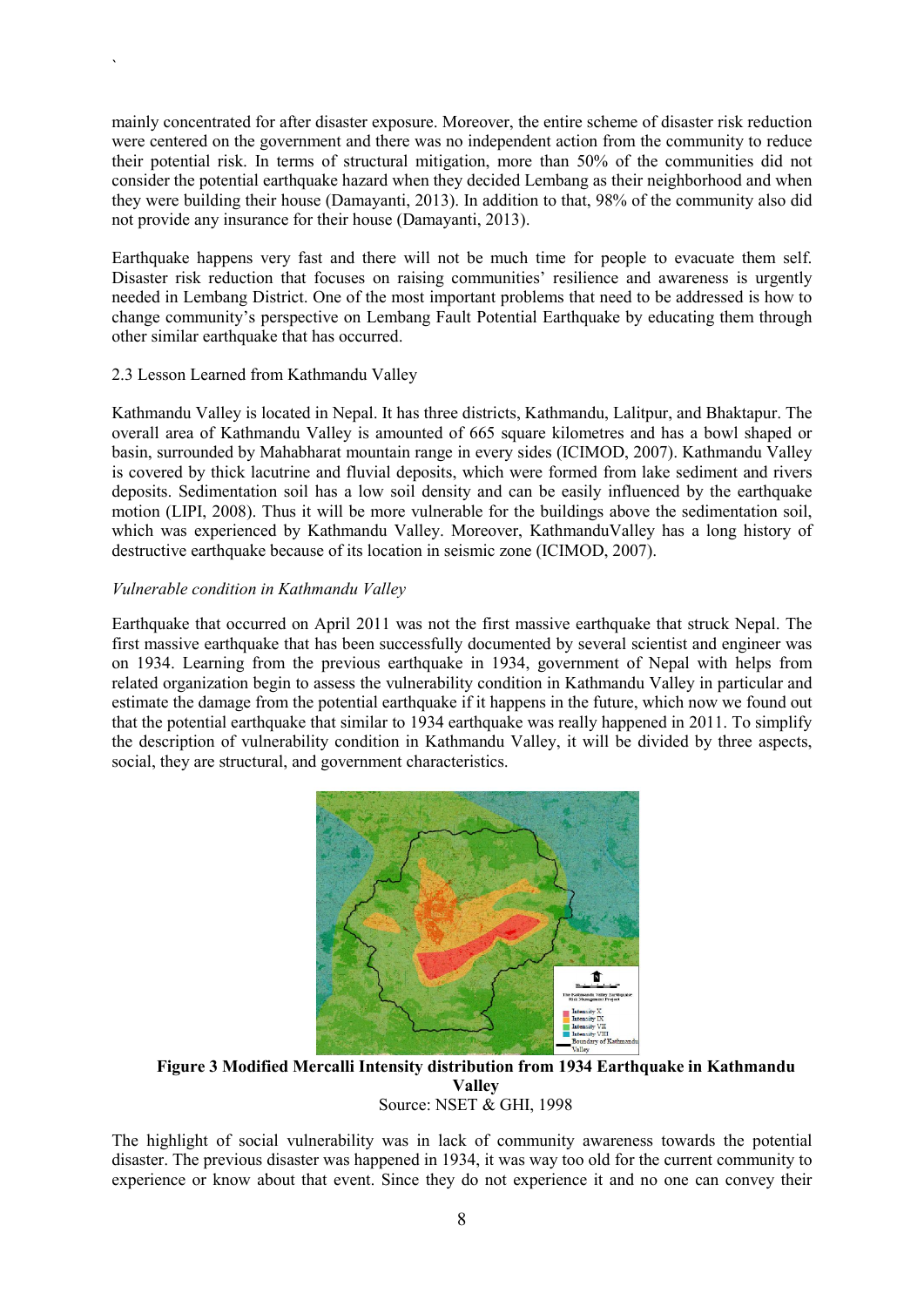experience, it is harder for the community to aware of the former earthquake event. Poverty and lack of education also took a role in contributing to lack of community awareness (ICIMOD, 2007).

There are two main points of structural vulnerability condition in Kathmandu Valley. The first is inadequate buildings' standard. Every year, there are more than 4,000 buildings constructed by the owner without any engineering knowledge. Inadequate building standard meets sedimentation soil has formed a highly vulnerable condition in Kathmandu Valley. This case mainly happened to old housing buildings owned by community with lower economic level. The distribution of the poor community has increased to 118% in Kathmandu Valley (CBS, 2005). The second one is rapid yet uncontrolled structural development. The root problem of the second case is urbanization, because the development was centralized in Kathmandu Valley. From 1991 to 2001, percentage of total population in Kathmandu Valley has grown from 5.98% to 7.10 of Nepal's population (CBS, 2003). Both of the main points are linked to each other, urbanization caused poor population grows higher in Kathmandu Valleyas well as their housing buildings over the years, and has increased the vulnerability level of Kathmandu Valley.

As for government vulnerability, the challenge is in their coordination and political instability (ICIMOD, 2007). After the earthquake in 1934, there was still no central department of disaster management in Nepal, although there are many organizations working in disaster management (ICIMOD, 2007). Disaster risk reduction demands for multisectoral collaboration. To achieve that, Nepal needs a central department of disaster management that can lead the coordination between related organizations.



Figure 4 Administrative Boundary and Locality Classification in Kathmandu Valley Source: Earthquake and Megacities Initiative, 2010

#### *Disaster Risk Reduction in Kathmandu Valley*

`

In 1998, with consideration of potential major earthquake in the future, similar to earthquake in 1934, The Kathmandu Valley Earthquake Management Action Plan was formed. This plan was a part of Kathmandu Valley Earthquake Risk Management Project (KVERMP), conducted by many organization and municipal government in Kathmandu Valley (NSET & GHI, 1998). NSET and GHI were the ones who responsible for the plan implementation. To enhance the implementation success of this plan, NSET and GHI has conducted several activities, such as estimates the damage from future earthquake in Kathmandu Valley through examining the loss if the same earthquake magnitude in 1934 occurs in the future. Besides that, NSET also came up with other safety and risk related programs, such as School Earthquake Safety Program, Nepal Earthquake Risk Management Program, Community-Based Disaster Risk Management in Nepal, Municipal Earthquake Risk-Management Projects, Municipal Disaster Risk Reduction Programs in Nepal, Kathmandu Valley Earthquake Preparedness Initiative, and Kathmandu Valley Earthquake Risk Management Project.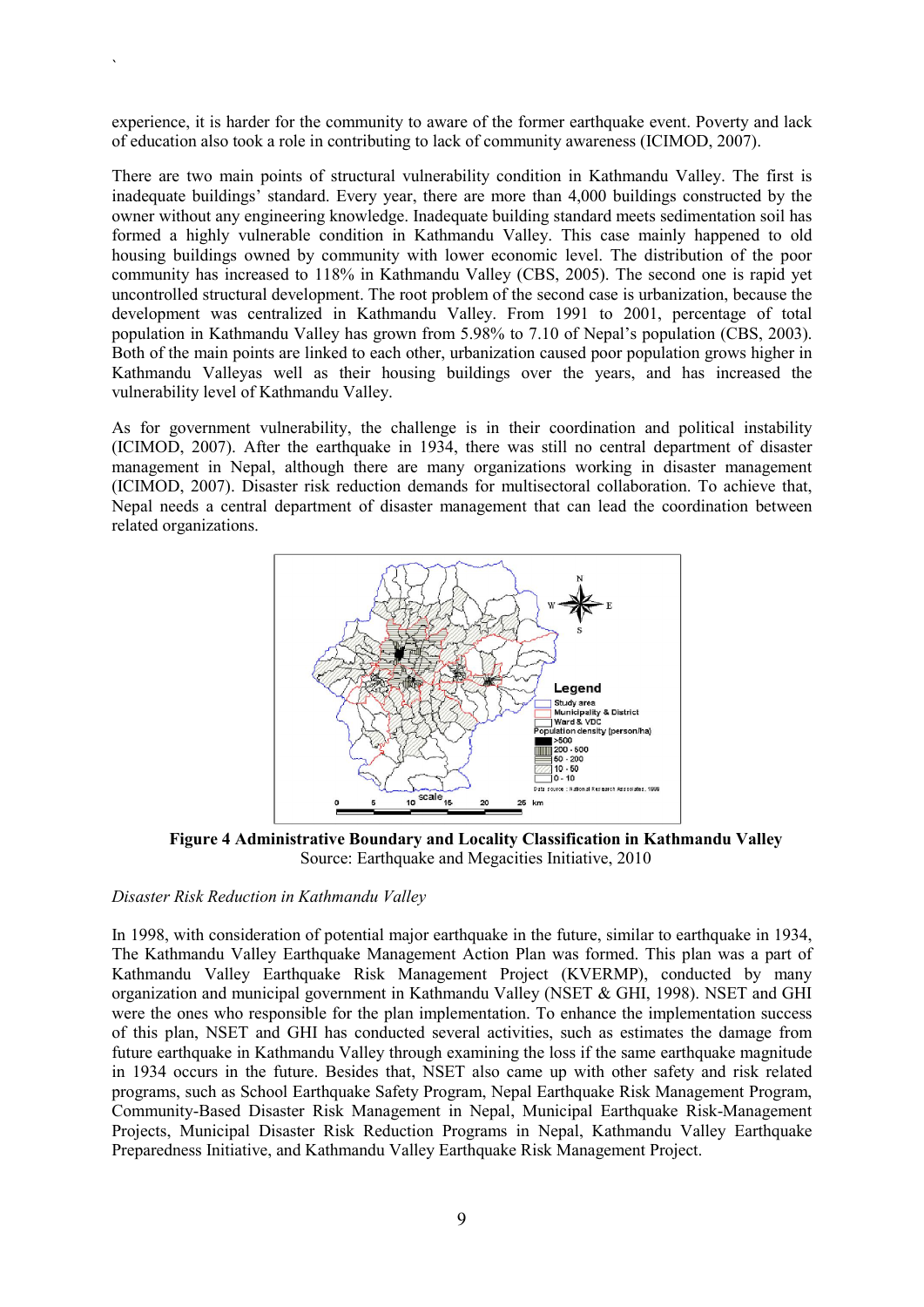

Figure 6 Nepal's Disaster Risk Reduction Timeline Source:American Society of Nepalese Engineers (ASNEngr), America Nepal Medical

Foundation (ANMF), & Computer Association of Nepal–U.S.A. (CAN-USA), 2015

As for programs that focus on enhancing public awareness, there are Earthquake Safety Day, Radio & Television Programs, Shake Table Demonstrations, Orientation Lectures, Consultations for Homeowners, Mobile Earthquake Clinics, Earthquake Vulnerability Tours, and Community-Based Disaster Risk Management Programs.Several disaster risk reduction activities has been organized in Nepal since year of 1982. Here is the timeline of disaster risk reduction activities in Nepal.

#### 3. Discussion

`

#### *3.1 Kathmandu and Bandung Valleys' Vulnerable Condition Towards Fault Earthquake*

This comparison aims to give an image of what community needs to anticipate through learning from other region that has similarities and has exposed by the fault earthquake. Areas around Kathmandu Valley and Bandung Valley have several similarities, which contribute to the process of vulnerable condition formation in each area. Vulnerable condition in Kathmandu Valley was originally formed by the geological condition of Kathmandu Valley and high rate of urbanization, thus high rate of urbanization is the root problem in Kathmandu Valley. High rate of urbanization has triggered the increasing of poverty number in Kathmandu Valley, as well as rapid structural development. Moreover, most of the buildings were an inadequate structural building, that highly prone to earthquake motion.



Figure 7 Formation of Disaster Risk in Kathmandu Valley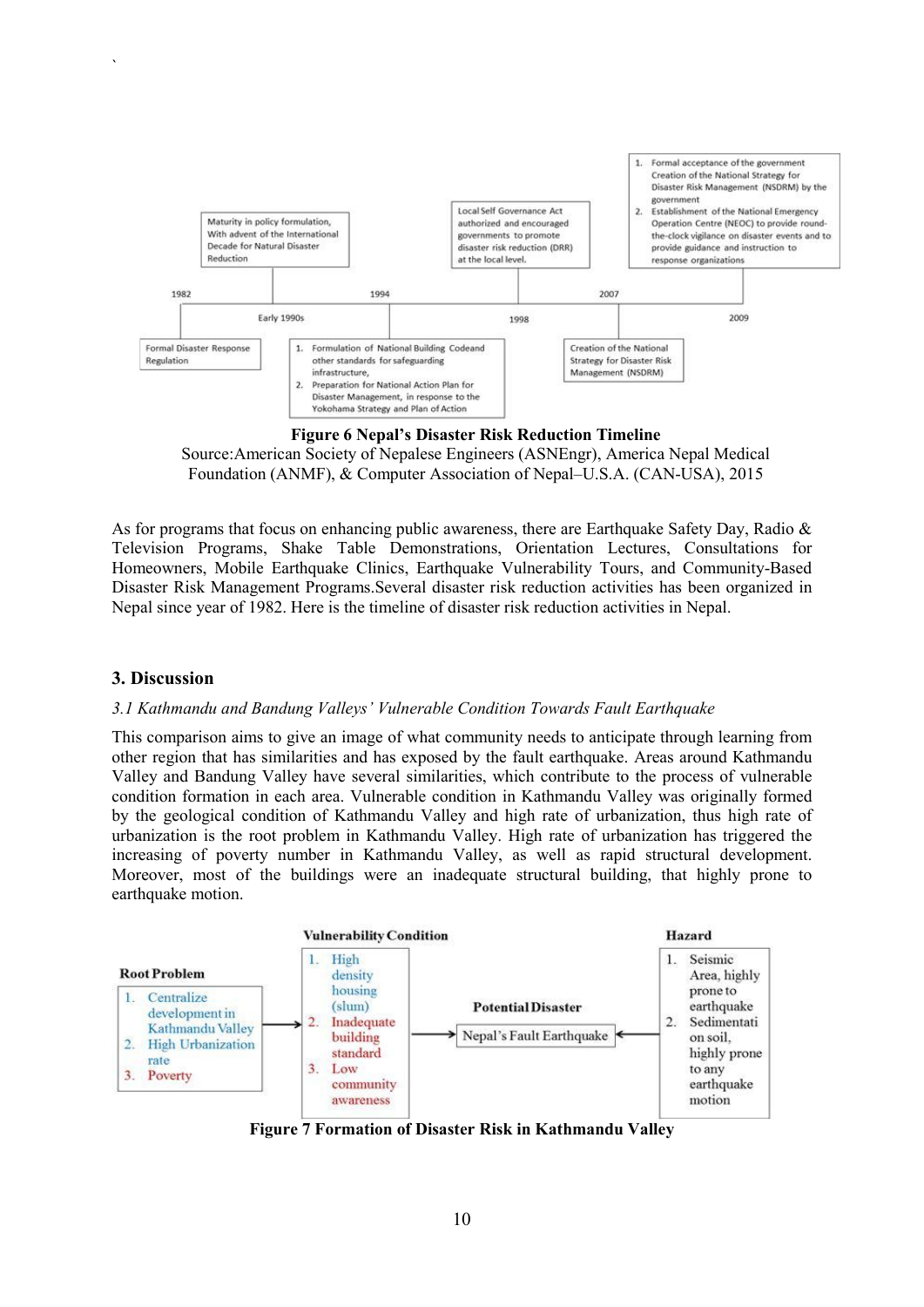

`

Figure 8 Formation of Disaster Risk in Bandung Valley

Vulnerable state in Bandung Valley area was formed by rapid development in Bandung and Lembang area. Rapid development happened because Bandung and Lembang is one of the main tourism attraction in Indonesia, thus it attracts people to practice their business interest. Most of the constructions in Bandung and Lembang were house buildings, restaurants or cafes, and hotels. There are two main area that will experience the most severe damage from potential Lembang Fault earthquake, they are area in surroundings Lembang Fault and area in Southern Bandung (Bale Endah). Unfortunately, both of the areas were dominated by middle to low income community, a lot of their house buildings are inadequate to earthquake resistant building standards. The main challenge in Bandung Valley that enhances their vulnerability state is the community awareness. Lack of community awareness happened because the actual earthquake has never happened or there is no one that has experienced the earthquake before.

| <b>Region</b>       | <b>Vulnerable</b><br><b>Condition</b>                                                            | <b>Disaster Risk Reduction</b>                                                                                                                                                                                                                         | <b>Challenges</b>                                                                                                                                                                                 |
|---------------------|--------------------------------------------------------------------------------------------------|--------------------------------------------------------------------------------------------------------------------------------------------------------------------------------------------------------------------------------------------------------|---------------------------------------------------------------------------------------------------------------------------------------------------------------------------------------------------|
| Kathmandu<br>Valley | High density housing<br>(slum), inadequate<br>building standard                                  | Formulation of National Building<br>Code and other standards for<br>safeguarding infrastructure                                                                                                                                                        | • Financing problem to<br>rebuild old buildings<br>and retrofitting.<br>• Update standard for<br>new and modern type<br>of building.                                                              |
|                     | Low community<br>awareness                                                                       | Earthquake Safety Day, Radio &<br>Television Programs, Shake Table<br>Demonstrations, Orientation<br>Lectures, Consultations for<br>Homeowners, Earthquake<br>Vulnerability Tours, and<br><b>Community-Based Disaster Risk</b><br>Management Programs. | Community with low<br>education level were<br>still facing problem in<br>understanding the<br>disaster risk reduction.                                                                            |
| Bandung<br>Valley   | High density housing<br>(slum), Illegal<br>housing buildings,<br>inadequate building<br>standard | Revision for disaster map of<br>Indonesia in 2002 and also<br>earthquake-resistant building<br>standard for area near Lembang<br>Fault                                                                                                                 | • Financing problem to<br>rebuild old buildings<br>and retrofitting.<br>• Violation of land use<br>and disaster map<br>regulation<br>• Update standard for<br>new and modern type<br>of building. |

#### Table 3 Comparison of Disaster Risk Reduction in Kathmandu Valley and Bandung Valley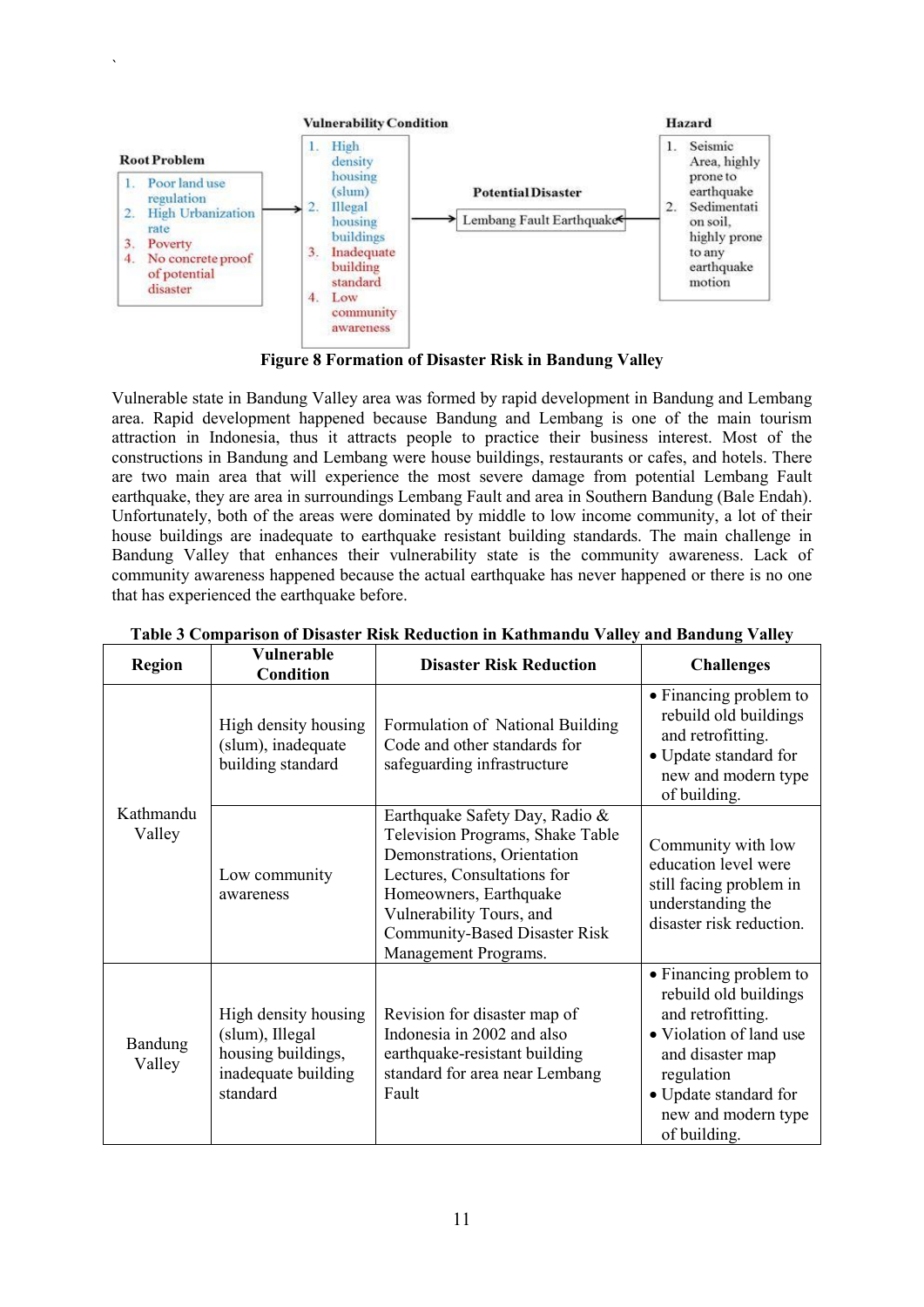| <b>Region</b> | Vulnerable<br><b>Condition</b> | <b>Disaster Risk Reduction</b>                             | <b>Challenges</b>                                                                                                                                                                         |
|---------------|--------------------------------|------------------------------------------------------------|-------------------------------------------------------------------------------------------------------------------------------------------------------------------------------------------|
|               | Low community<br>awareness     | Information dissemination<br>regarding disaster mitigation | • Information was<br>limited to evacuation<br>practice, disaster risk<br>reduction was not<br>included<br>• Communities deny<br>the existence of<br>potential Lembang<br>Fault Earthquake |

Nepal and Lembang are not exactly the same, but they have numbers of similarities whether it is in the terms of their potential disaster condition, structural condition, and social condition. What has happened in Nepal could be also happened in Lembang.

#### 4. Conclusion

`

Bandung Valley has some similarities with Kathmandu Valley in terms of their land use and structural condition (both experienced rapid development with a lot of inadequate housing buildings), and social condition (both were dominated with middle to low income communities). There are several findings in this study about disaster risk reduction in Kathmandu Valley and Bandung Valley, as follows.

- 1. Both Kathmandu and Bandung were facing the same problem in retrofitting or rebuilding old building construction, because it requires higher cost and most of the old buildings were owned by community with low economic level. To address this challenge, both Kathmandu and Bandung need to create an appropriate financial scheme, such as incentive, particularly for the poor.
- 2. Spreading the knowledge about the fault earthquake in Kathmandu Valley to community in Bandung might help the community to stop denying and finally understand their
- 3. Indonesia can imitate what Government of Kathmandu has done to enhance their community awareness and not only limited to evacuation knowledge.

#### *Acknowledgments*

This research was partly suppported by Innovation Research Grant of Institute of Technology Bandung in 2013: 31/SP3/I1.C10/PL/2013 entitled: Risk Perception of Communities on Potential Earthquake Disaster induced by Lembang Fault, West Java. We thank our colleagues Neneng Chairiah, Pribasar iDamayanti, DodonYamin and other colleagues at Regional and Rural Planning group of ITB for data sharing and data collection.

#### *Reference*

American Society of Nepalese Engineers (ASNEngr), America Nepal Medical Foundation (ANMF), and Computer Association of Nepal – USA (CAN-USA). 2015. Earthquake Preparedness and Disaster Relief in Nepal: A Position Paper. USA.

Badan Nasional Penanggulangan Bencana (BNPB). 2013. <http://www.bnpb.go.id/>

Badan Nasional Penanggulangan Bencana. Data &Informasi Bencana Indonesia. 2013. <http://dibi.bnpb.go.id/DesInventar/dashboard.jsp?countrycode=id&continue=y&lang=ID>.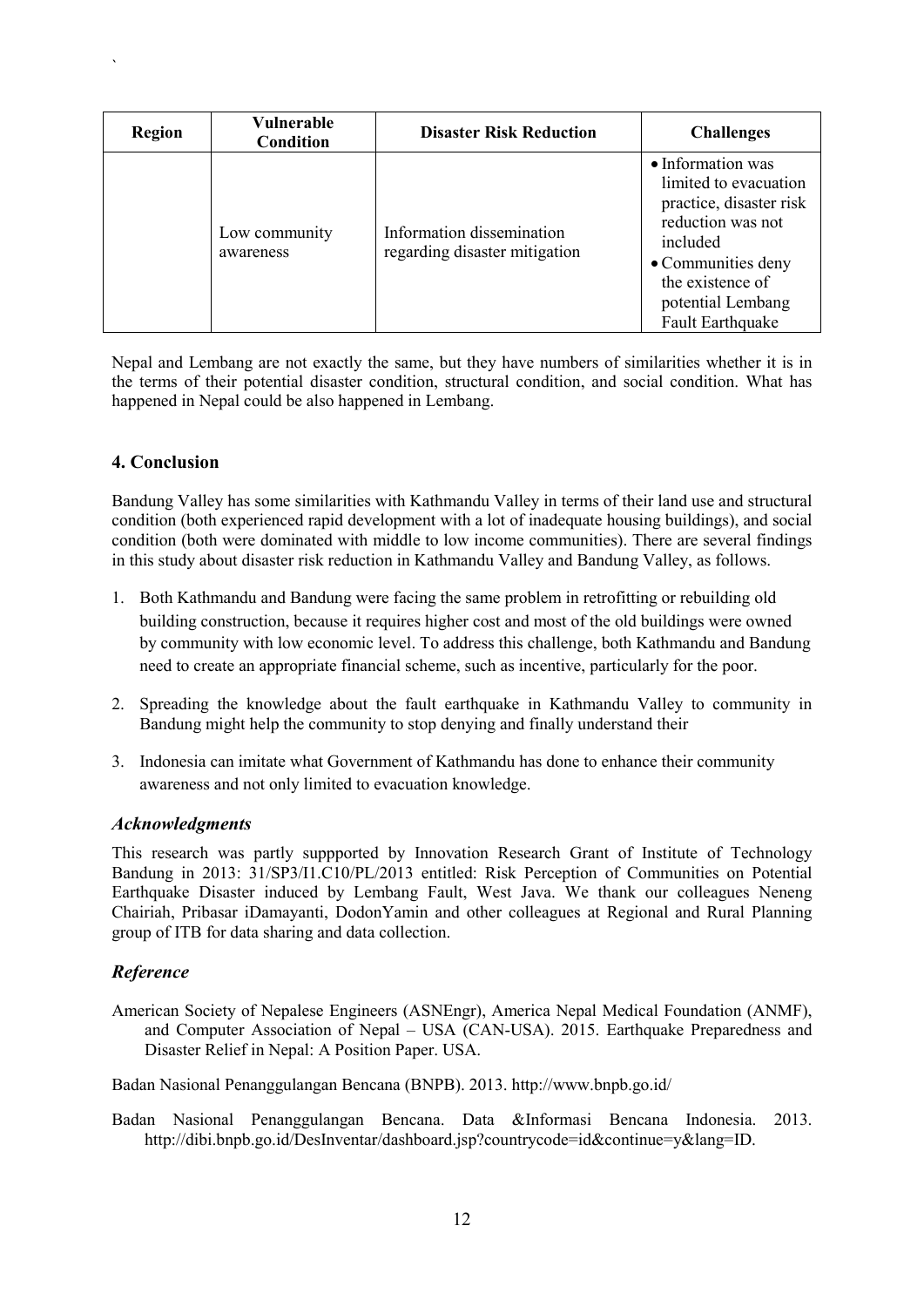Brahmantyo, B. (2011). Sesar Lembang, Heartquake di Jantung Cekungan Bandung. Geo Magz, Vol. 1 No. 1 Tahun 2011, 17 – 25.

`

- Central Bureau of Statistics (CBS). 2003. Government of Nepal, National Planning Commision Secretariat.
- Central Bureau of Statistics (CBS). 2005. Government of Nepal, National Planning Commision Secretariat.
- Chairiah, N. and Sagala, S. 2013. Proses Pembentukan Risiko Multi Bencana Pada Aktor-aktor di Lembang. Studi Kasus di Desa Lembang dan Desa Gudang, Kahuripan. Institut Teknologi Bandung.
- Damayanti, P. 2013. Identifikasi Kesiapan Rumah Penduduk Dalam Menghadapi Ancaman Gempa Bumi (Studi Kasus: Kecamatan Lembang). Perencanaan Wilayah dan Kota ITB.
- Earthquake and Megacities Initiative (EMI). 2010. Risk-Sensitive Land Use Plan Final Report. Kathmandu, Nepal.
- Fitia PN. 2012. Cerita Geologi :Waspadai Patahan Lembang. Majalah Pusdiklat Geologi Vol III.
- International Centre for Integrated Mountain Development (ICIMOD).2007. Kathmandu Valley Environment Outlook. International Centre for Integrated Mountain Development. Kathmandu, Nepal.
- Keller E.A. & Pinter N. 1996. Active tectonics: Earthquakes, Uplift and Landscapes. Prentice Hall, New Jersey.
- Natawidjaja, D.H., Sieh, K., Ward, S.N., Cheng, H., Edwards, R.L., Galetzka, J.,Suwargadi, B.W. 2004. Paleogeodetic records of seismic and aseismic subduction from central Sumatran microatolls, Indonesia. Journal of Geophysical Research 109.doi:10.1029/2003jb002398.
- National Society for Earthquake Technology-Nepal (NSET) & GeoHazards International, USA (GHI). 1998. The Kathmandu Valley Earthquake Management Action Plan. National Society for Earthquake Technology-Nepal. Kathmandu, Nepal.
- Pusat Penelitian Geoteknologi Lembaga Ilmu Pengetahuan Indonesia (LIPI). 2006. Prosiding Seminar Geoteknologi: Peluang dan Peran Ilmu Kebumian dalam Pembangunan Berkelanjutan.
- Sabatier, P. A. 1999. Theories of The Policy Process. Westview Press. Cambridge.
- Sengara, I. W. And Natawidjaja, D. H. 2008. Pedoman Analisis Bahaya dan Risiko Bencana Gempa Bumi : Interim Report. Badan Nasional Penanggulangan Bencana.
- Sengara, I. W., Wahyu, T., et al. 2010. An Integrated Seismic Hazard Investigation for City of Bandung.
- Smith K, Petley DN (2009) Environmental hazards. Assessing risk and reducing disaster. Routledge, London
- Surahman A. (2000). "Earthquake Vulnerability Evaluation of Buildings in Bandung Municipality". Proc. 12th WCEE; Auckland, ISBN 0-9582154-1-3, Paper No 182.
- Tarigan, A. K., Sagala, S., Samsura, D. A. A., Fiisabiilillah, D. F., Simarmata, H. A., &Nababan, M. (2016). Bandung City, Indonesia. Cities, 50, 100-110.

World Bank. 2015.<http://data.worldbank.org/indicator/SP.POP.TOTL>